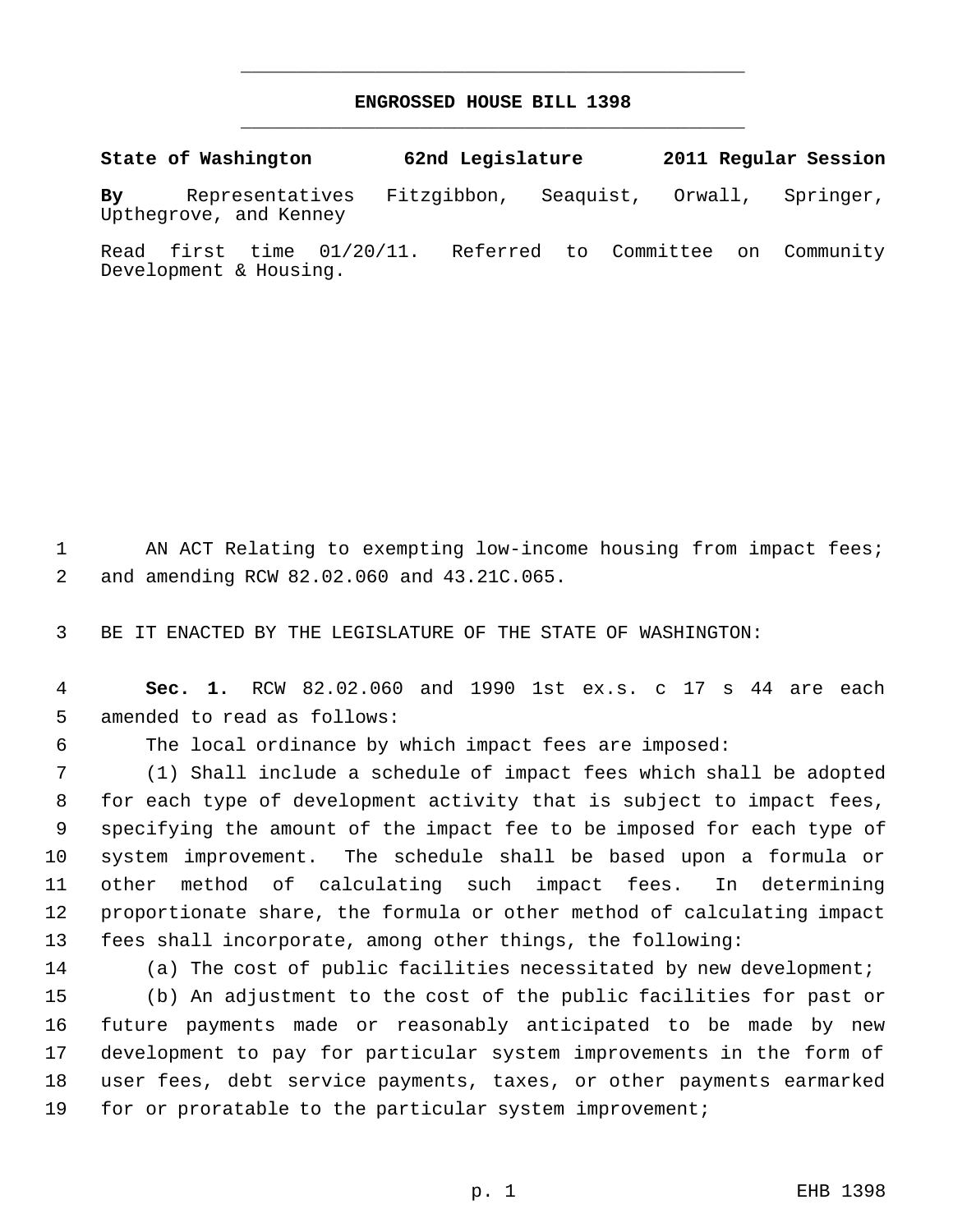1 (c) The availability of other means of funding public facility 2 improvements;

3 (d) The cost of existing public facilities improvements; and

 4 (e) The methods by which public facilities improvements were 5 financed;

6 (2) May provide an exemption for low-income housing( $(\tau)$ ) and other 7 development activities with broad public purposes $((-))$  from these 8 impact fees, provided that the impact fees for ((such)) development 9 ((activity)) activities with broad public purposes shall be paid from 10 public funds other than impact fee accounts. Local governments that 11 grant exemptions for low-income housing under this subsection (2) are 12 not obligated to pay the exempted fees. An exemption for low-income 13 housing granted under this subsection (2) must be conditioned upon 14 requiring the developer to record a covenant that, except as provided 15 otherwise by this subsection, prohibits using the property for any 16 purpose other than for low-income housing. The covenant must provide 17 that if the property is converted to a use other than for low-income 18 housing, the property owner must pay the applicable impact fees in 19 effect at the time of conversion. Covenants required by this 20 subsection must be recorded with the applicable county auditor or 21 recording officer. A local government granting an exemption under this 22 subsection for low-income housing may not: (a) Collect revenue lost 23 through granting an exemption by increasing impact fees unrelated to 24 the exemption; or (b) impose a fee under RCW 43.21C.060 for the system 25 improvements for which the exemption applies;

 (3) Shall provide a credit for the value of any dedication of land for, improvement to, or new construction of any system improvements provided by the developer, to facilities that are identified in the capital facilities plan and that are required by the county, city, or town as a condition of approving the development activity;

 (4) Shall allow the county, city, or town imposing the impact fees to adjust the standard impact fee at the time the fee is imposed to consider unusual circumstances in specific cases to ensure that impact fees are imposed fairly;

 (5) Shall include a provision for calculating the amount of the fee to be imposed on a particular development that permits consideration of studies and data submitted by the developer to adjust the amount of the 38 fee;